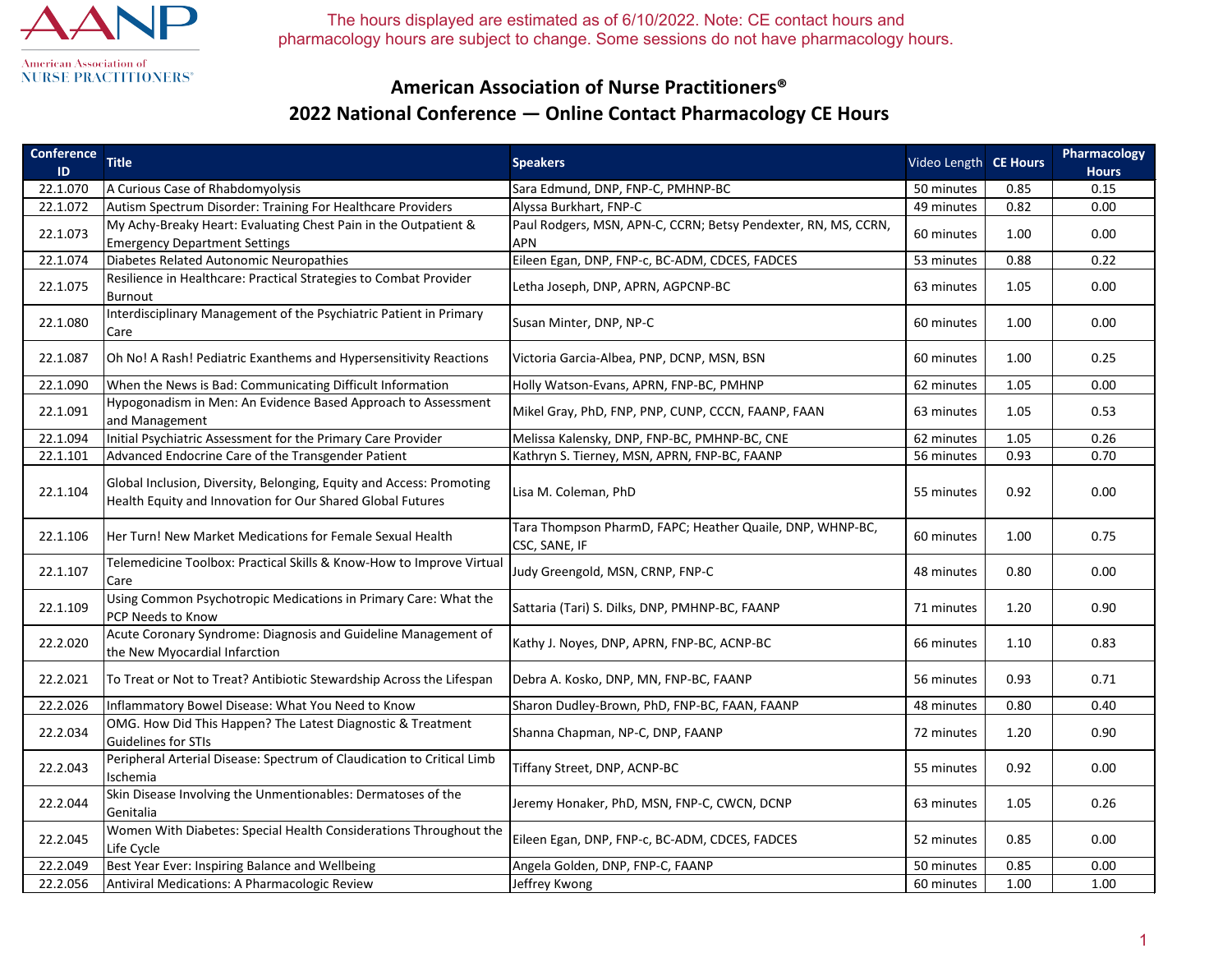| <b>Conference</b><br>$\mathsf{ID}$ | <b>Title</b>                                                                                                                                                                          | <b>Speakers</b>                                                                                                                                         | Video Length CE Hours |      | Pharmacology<br><b>Hours</b> |
|------------------------------------|---------------------------------------------------------------------------------------------------------------------------------------------------------------------------------------|---------------------------------------------------------------------------------------------------------------------------------------------------------|-----------------------|------|------------------------------|
| 22.2.057                           | Safe Opioid Prescribing Using National Standards in Primary Care                                                                                                                      | Randall Hudspeth, PhD, MBA, MS, APRN-CNP, FRE, FAANP                                                                                                    | 51 minutes            | 0.85 | 0.00                         |
| 22.2.080                           | Sepsis and COVID 19: Consequences for Survivors & Considerations for<br><b>Future Management</b>                                                                                      | Kathy J. Noyes, DNP, APRN, FNP-BC, ACNP-BC                                                                                                              | 80 minutes            | 1.35 | 0.48                         |
| 22.2.091                           | Navigating Today's Substance Use Disorders: The Neuroscience &<br>Pharmacologic Treatments                                                                                            | Laura G. Leahy, DrNP, APRN, FAANP, FAAN                                                                                                                 | 61 minutes            | 1.00 | 0.55                         |
| 22.2.094                           | Understanding Pain Medication Pharmacology, Abuse-Deterrent<br>Formulations, and When and How to Use Them                                                                             | Randall Hudspeth, PhD, MBA, MS, APRN-CNP, FRE, FAANP; Brett<br>Snodgrass, FNP-C, ACHPN, FAANP                                                           | 82 minutes            | 1.35 | 1.35                         |
| 22.2.132                           | Getting a Leg Up on Skin Disease: Common Lower Extremity Skin<br><b>Diseases</b>                                                                                                      | Jeremy Honaker, PhD, MSN, FNP-C, CWCN, DCNP                                                                                                             | 63 minutes            | 1.05 | 0.26                         |
| 22.2.133                           | Diabetes Technology: The Who, What, When & How of Insulin Pumps<br>& Sensors                                                                                                          | Angela Thompson, DNP, FNP-C, BC-ADM, CDCES, FAANP                                                                                                       | 75 minutes            | 1.25 | 0.31                         |
| 22.2.136                           | Optimizing Clinician Wellness: Evidence-Based Strategies That Work!                                                                                                                   | Kate Gawlik, DNP, APRN-CNP, FAANP, FNAP; Bernadette Mazurek<br>Melnyk, PhD, APRN-CNP, FAANP, FNAP, FAAN; Alice M. Teall, DNP,<br>APRN-CNP, NC-BC, FAANP | 52 minutes            | 0.85 | 0.00                         |
| 22.2.146                           | What the Evidence Tells Us About Effective Alternative to Opioid<br>Therapies and How to Effectively Manage Patients Participating in<br>Buprenorphine or Methadone Recovery Programs | Brett Snodgrass, FNP-C, ACHPN, FAANP                                                                                                                    | 51 minutes            | 0.85 | 0.28                         |
| 22.2.155                           | Evidence-Based Concepts in the Care of LGBTQ Adolescents                                                                                                                              | Christopher W. Blackwell, PhD, APRN, ANP-BC, AGACNP-BC, CNE,<br><b>FAANP, FAAN</b>                                                                      | 65 minutes            | 1.10 | 0.28                         |
| 22.2.156                           | The Value of Shared Decision Making in Prostate Cancer Care                                                                                                                           | Terran W. Sims, MSN, ACNP-C, CNN-BC, COCN-C                                                                                                             | 44 minutes            | 0.75 | 0.00                         |
| 22.2.158                           | An Overview of Acute and Chronic Leukemia: A Primary Care<br>Approach                                                                                                                 | Jacqueline Broadway-Duren, PhD, DNP, APRN, FNP-BC                                                                                                       | 52 minutes            | 0.85 | 0.21                         |
| 22.2.161                           | Nurses as the Patient and Burnout as the Condition: Focusing Care<br>Inward                                                                                                           | Megan Filoramo, APN-C, IHWNC-BC, AP-PMN                                                                                                                 | 63 minutes            | 1.05 | 0.00                         |
| 22.2.165                           | Evidence Behind Current Pharmacologic Therapies for Inpatients With<br>COVID-19                                                                                                       | Laura Rosenthal, DNP, ACNP, FAANP                                                                                                                       | 54 minutes            | 0.90 | 0.90                         |
| 22.3.019                           | Workplace Violence: Enough is Enough!                                                                                                                                                 | Douglas Houghton, DNP, APRN, ACNPC, CCRN, FAANP                                                                                                         | 60 minutes            | 1.00 | 0.00                         |
| 22.3.022                           | The Evolution of Convenient Care and Nurse Practitioner Practice in<br>the Retail Setting                                                                                             | Angela Patterson, DNP, FNP-BC, NEA-BC, FAANP                                                                                                            | 57 minutes            | 0.95 | 0.00                         |
| 22.3.023                           | <b>CDC New STI Guidelines</b>                                                                                                                                                         | Shelagh Larson, DNP, APRN. WHNP-BC, NCMP                                                                                                                | 60 minutes            | 1.00 | 0.80                         |
| 22.3.025                           | Advanced Nursing Care of Patients with HIV and Aids                                                                                                                                   | Christopher W. Blackwell, PhD, APRN, ANP-BC, AGACNP-BC, CNE,<br><b>FAANP, FAAN</b>                                                                      | 65 minutes            | 1.10 | 0.39                         |
| 22.3.033                           | Pain Management: Compare and Contrast Opioid and Non-Opioid<br>Analgesics                                                                                                             | Melinda C. Joyce, Pharm.D., FAPhA, FACHE                                                                                                                | 169 minutes           | 2.82 | 2.82                         |
| 22.3.037                           | Pain Management: 2022 and Beyond                                                                                                                                                      | Theresa Mallick-Searle, MS, PMGT-RN, ANP-BC; Heather J. Jackson,<br>PhD, FNP-BC, NEA-BC, FAANP; Beth Darnall, PhD; Zohra Hussaini,<br>MSN, FNP-BC, MBA  |                       |      |                              |
| 22.3.062                           | Metabolic Syndrome and Cardiovascular Risk: 2022 Updates                                                                                                                              | Lori O'Toole, MSN, APRN, FNP-C                                                                                                                          | 55 minutes            | 0.92 | 0.35                         |
| 22.3.064                           | Acute Adrenal Crisis                                                                                                                                                                  | Daniel L. Arellano, PhD, RN, APRN, ACNP-BC, CCRN, CEN, CFRN, EMT-                                                                                       | 64 minutes            | 1.06 | 0.80                         |
| 22.3.074                           | Prescription for Health: Nature-based Health Interventions for<br><b>Wellness</b>                                                                                                     | Vanessa Pomarico-Denino, EdD, FNP-BC, FAANP                                                                                                             | 58 minutes            | 0.97 | 0.00                         |
| 22.3.083                           | The Business of Urgent Care                                                                                                                                                           | Vincent Sperandeo, DNP                                                                                                                                  |                       |      |                              |
| 22.3.094                           | Pharmacology of Smoking Cessation Drugs                                                                                                                                               | Andrew M. Peterson, PharmD, PhD, FCPP                                                                                                                   | 57 minutes            | 0.95 | 0.71                         |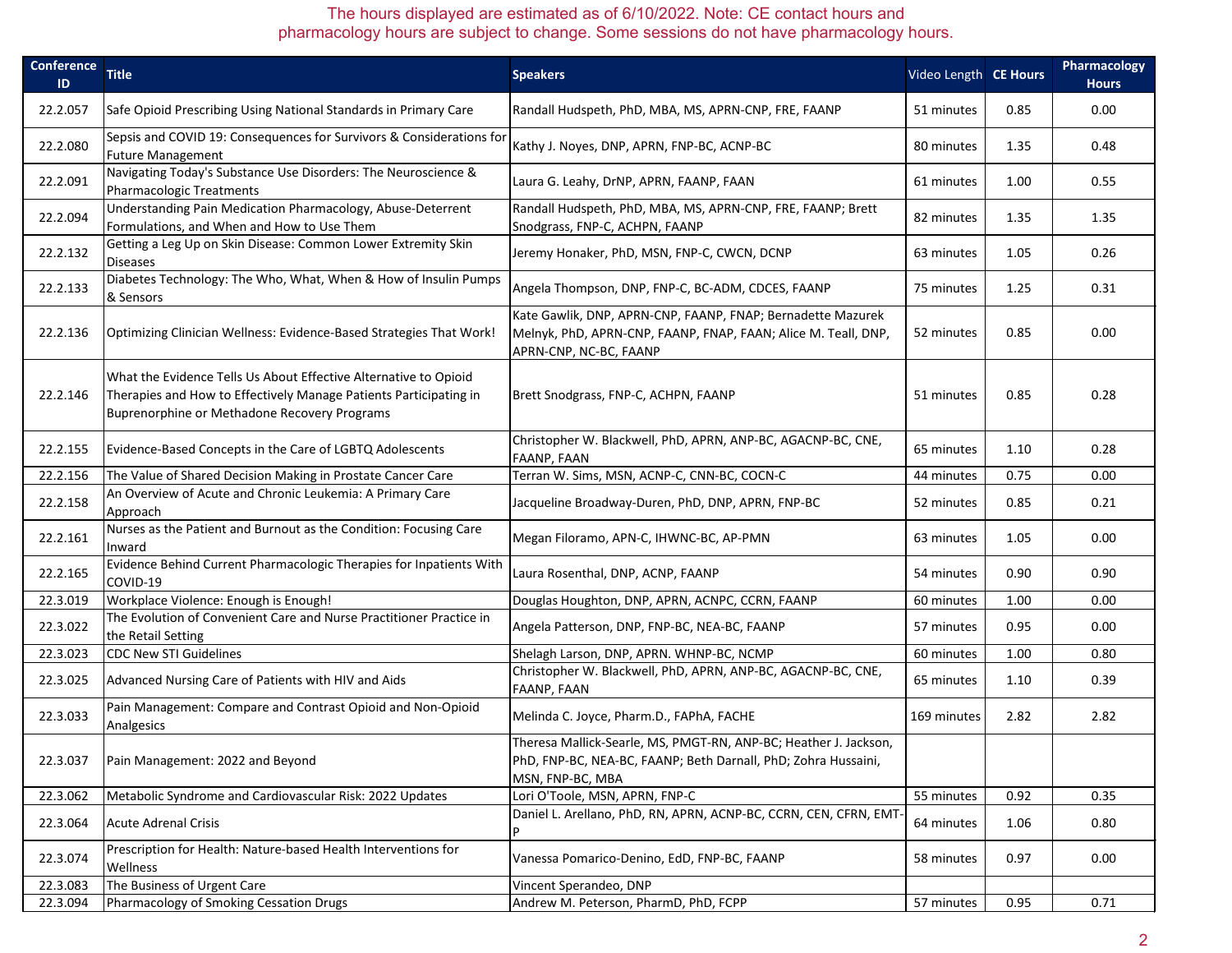| <b>Conference</b> | <b>Title</b>                                                                                                                          | <b>Speakers</b>                                                            | Video Length CE Hours |      | Pharmacology |
|-------------------|---------------------------------------------------------------------------------------------------------------------------------------|----------------------------------------------------------------------------|-----------------------|------|--------------|
| ID                |                                                                                                                                       |                                                                            |                       |      | <b>Hours</b> |
| 22.3.096          | <b>Cardiovascular Risk Reduction</b>                                                                                                  | Midge Bowers DNP, FNP-BC, CHSE, AACC, FAANP, FAAN                          | 59 minutes            | 1.00 | 0.70         |
| 22.3.117          | Autoimmune Disease and Use of Biologics                                                                                               | Yolanda C. Lang, Dr.PH, MSN, CRNP, COHN, FAAOHN                            | 60 minutes            | 1.00 | 0.35         |
| 22.3.118          | Prediabetes: Big Problem or No Big Deal?                                                                                              | Lori O'Toole, MSN, APRN, FNP-C                                             | 58 minutes            | 0.97 | 0.34         |
| 22.3.119          | Common Skin Conditions: Updates in Pharmacology                                                                                       | Susan Mayne, DNP, FNP-C, DCNP                                              | 62 minutes            | 1.05 | 0.80         |
| 22.3.125          | Updates on Contraceptives: What's In, Out and On the Horizon                                                                          | Shelagh Larson, DNP, APRN. WHNP-BC, NCMP                                   | 60 minutes            | 1.00 | 0.75         |
| 22.3.130          | Building Your Mental Health Toolkit: Using Brief Interventions for                                                                    | Lisa Beauvois, CRNP, FNP-BC, PMHNP-BC                                      | 53 minutes            | 0.85 | 0.00         |
|                   | Anxiety and Depression in Primary Care                                                                                                |                                                                            |                       |      |              |
| 22.3.140          | The Anxious Generation: Anxiety Management in Adolescents and                                                                         | Shonda Phelon, DNP, FNP-BC, GNP-BC, APMHNP-BC                              | 61 minutes            | 1.00 | 0.25         |
|                   | <b>Young Adults</b>                                                                                                                   |                                                                            |                       |      |              |
| 22.3.141          | Fungal Infections and Antifungals: What You Need to Know!                                                                             | Nancy Munro, RN, MN, CCRN, ACNP-BC, FAANP                                  | 66 minutes            | 1.10 | 1.10         |
| 22.4.011          | Scratching the Surface: Cutaneous Manifestations of Systemic                                                                          | Margaret Bobonich, DNP, FNP-C, DCNP, FAANP                                 | 43 minutes            | 0.72 | 0.00         |
|                   | <b>Diseases</b>                                                                                                                       |                                                                            |                       |      |              |
| 22.4.012          | The Business of Being an NP: What Every NP Needs to Know About                                                                        | Vanessa Pomarico-Denino, EdD, FNP-BC, FAANP                                | 61 minutes            | 1.00 | 0.00         |
|                   | Contracts and Salary Negotiations                                                                                                     |                                                                            |                       |      |              |
| 22.4.016          | Busting Diabetes Myths: Breaking Through to Your Patients to Achieve  Kathryn Evans Kreider, DNP, APRN, FNP-BC, BC-ADM, FAANP; Blanca |                                                                            |                       |      |              |
|                   | Goals                                                                                                                                 | Iris Padilla, PhD, MSN, APRN, FNP-BC, FAANP                                |                       |      |              |
| 22.4.023          | Is It Your Mate or Is It Your Medication? Medications That Impact                                                                     | Shelagh Larson, DNP, APRN. WHNP-BC, NCMP                                   | 58 minutes            | 0.97 | 0.85         |
|                   | Sexuality                                                                                                                             |                                                                            |                       |      |              |
| 22.4.040          | Outpatient Burn Management: When to Refer to a Burn Center                                                                            | Susan L. Smith, PhD, ACNP-C, FNP-C, RNFA, WCC, FAANP                       | 67 minutes            | 1.12 | 0.28         |
| 22.4.047          | Treatment of Hypothyroid and Hyperthyroid Disease in Primary Care                                                                     | Susan VanBeuge                                                             | 55 minutes            | 0.92 | 0.74         |
|                   |                                                                                                                                       |                                                                            |                       |      |              |
| 22.4.048          | Lymphoma Diagnosis: What the Primary Care Provider Needs to Know Robin Klebig, MSN, APRN, FNP-C, AOCNP                                |                                                                            | 60 minutes            | 1.00 | 0.00         |
|                   |                                                                                                                                       |                                                                            |                       |      |              |
| 22.4.049          | Diagnosis & Management of Medically Unexplained Symptoms                                                                              | Josh Hamilton, DNP, RN/PMH-BC, FNP-C, PMHNP-BC, CTMH, CNE,<br><b>FAANP</b> | 94 minutes            | 1.57 | 0.55         |
|                   |                                                                                                                                       |                                                                            |                       |      |              |
| 22.4.104          | Diversity in Dermatology: Skin Conditions in Patients with Skin of Color Margaret Bobonich, DNP, FNP-C, DCNP, FAANP                   |                                                                            | 54 minutes            | 0.90 | 0.33         |
|                   |                                                                                                                                       |                                                                            |                       |      |              |
| 22.4.107          | Expanding the Rainbow: Primary Care Needs of the LGBTQIA+ Patient  Vanessa Pomarico-Denino, EdD, FNP-BC, FAANP                        |                                                                            | 48 minutes            | 0.80 | 0.00         |
|                   |                                                                                                                                       |                                                                            |                       |      |              |
| 22.4.110          | Primary Care Management of Atrial Fibrillation                                                                                        | Joanne Thanavaro, DNP, AGACNP-BC, AGPCNP-BC, DCC, FAANP                    |                       |      |              |
|                   |                                                                                                                                       |                                                                            |                       |      |              |
| 22.4.126          | Immunization Update 2022: What the NP Needs to Know                                                                                   | Audrey M. Stevenson PhD, MPH, MSN, FNP-BC                                  | 66 minutes            | 1.10 | 0.83         |
| 22.4.135          | How Does Nutrition and Lifestyle Behaviors Enhance Immunity?                                                                          | Loureen Downes, PhD, APRN, FNP-BC, FAANP                                   | 68 minutes            | 1.13 | 0.00         |
| 22.5.013          | 2022 Update on Chronic Heart Failure for Nurse Practitioners                                                                          | Leslie L Davis, PhD, ANP-BC, FAAN, FAANP, FACC, FAHA, FPCNA                | 58 minutes            | 0.97 | 0.83         |
|                   |                                                                                                                                       |                                                                            |                       |      |              |
| 22.5.016          | New Graduate Corner -- Insulin Basics in Type 2 Diabetes: When to                                                                     | Shannon Idzik, DNP, ANP-BC, FAANP, FAAN                                    | 44 minutes            | 0.75 | 0.75         |
|                   | Start and How!                                                                                                                        |                                                                            |                       |      |              |
| 22.5.019          | Dizziness and Vertigo: Diagnosis and Treatment Options                                                                                | Wendy L. Wright, DNP, ANP-BC, FNP-BC, FAANP, FAAN, FNAP                    | 60 minutes            | 1.00 | 0.25         |
| 22.5.023          | TRANSforming Primary Care: A Transgender Medical Provider's Guide                                                                     | Christine Rodriguez, DNP, APRN, FNP-BC, MDiv, MA                           | 57 minutes            | 0.95 | 0.50         |
|                   |                                                                                                                                       |                                                                            |                       |      |              |
| 22.5.034          | Interpretation of Pulmonary Function Tests: A Case-Based Approach                                                                     | Susan Corbridge, PhD, APRN, FAANP, FCCP, FAAN; Lori Wilken,                | 92 minutes            | 1.53 | 0.00         |
|                   |                                                                                                                                       | PharmD, BCACP, AE-C, NCTTP                                                 |                       |      |              |
| 22.5.056          | Skin Cancer: Not as Easy as ABCDE!                                                                                                    | Veronica Richardson, MSN, ANP-BC, DCNP; Margaret Bobonich,                 | 63 minutes            | 1.05 | 0.00         |
|                   |                                                                                                                                       | DNP, FNP-C, DCNP, FAANP                                                    |                       |      |              |
| 22.5.057          | Ticked OffMyths, Truths and Realities of Tick-borne Diseases 2022                                                                     | Vanessa Pomarico-Denino, EdD, FNP-BC, FAANP                                | 56 minutes            | 0.93 | 0.23         |
|                   | Update                                                                                                                                |                                                                            |                       |      |              |